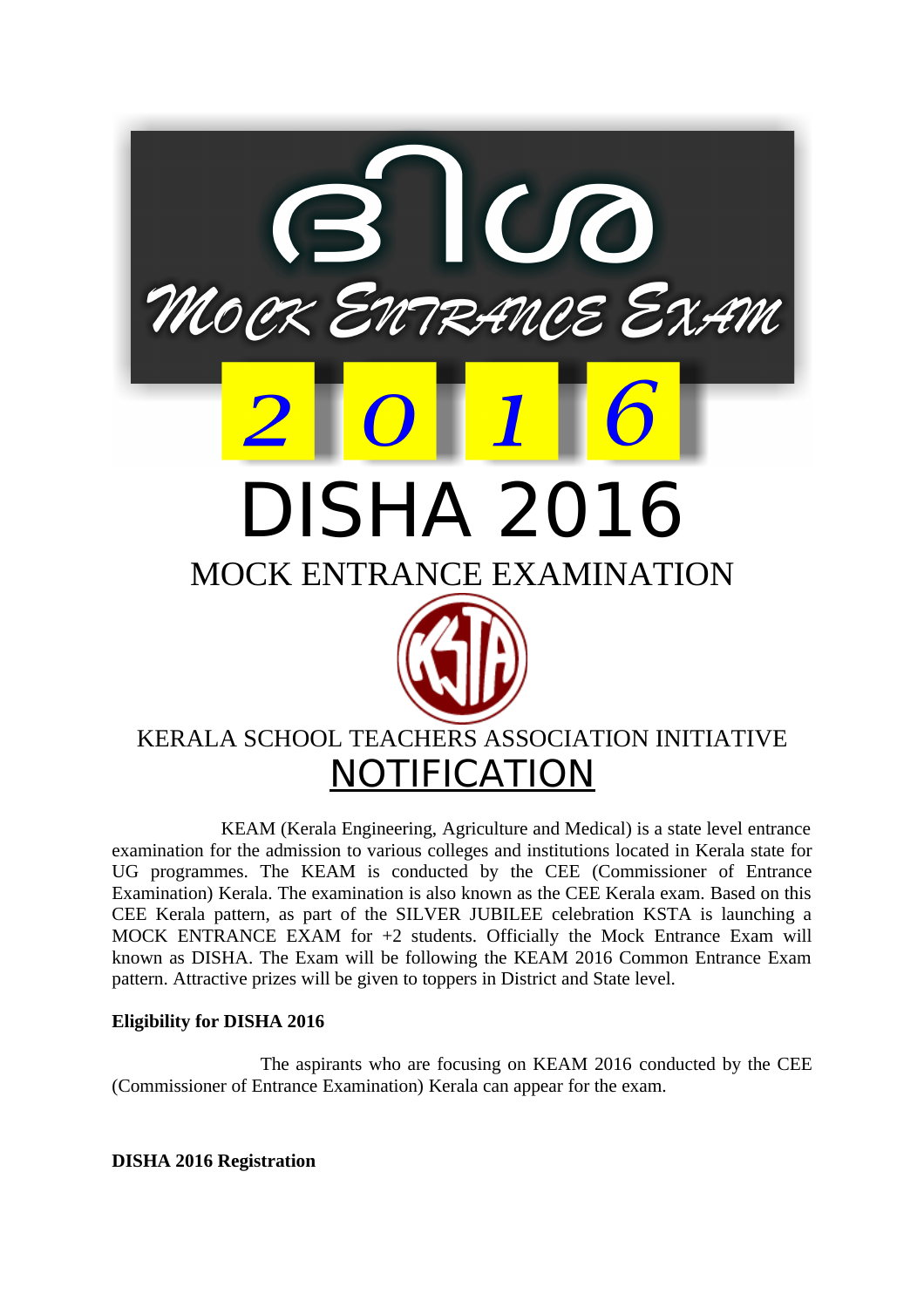The **[DISHA 2016 Registration form](http://www.sarvgyan.com/articles/keam-2016-application-form)** will be available on KSTA website. As part of the SILVER JUBILEE celebration programme the registration form will be distributed in Schools. The candidate must fill the form and should hand over to whomever concerned. The duly filled and signed registration form will be uploaded to KSTA website through concerned District Secretary. The Admit Card obtained from the site bearing the Hall ticket number, name of the exam centre, timetable and receipt of the registration fee should be handed over to the concerned students. Concerned District Secretary will be responsible for the registration of each candidate.

## **Exam Pattern**

 The DISHA 2016 will be following KEAM 2016 CEE Kerala pattern and syllabus asked in two papers of engineering and medicine. Each paper will be comprised of 120 questions with five suggestive answers. The total marks will be 480 and each paper will be asked in the duration of 2.5 hours. 4 marks will be given to correct answer and one mark will be deducted for each wrong answer. There will be 4 exams in total and a candidate can appear in one stream either Engineering or Medicine not both. The morning session (10.00 am to 12.30 pm) will have two exams one EE (Physics & Chemistry) and the other ME (Chemistry & Physics), to avoid confusion both the question will be printed in different colour. The afternoon session (02.00 pm to 04.30 pm) has two exams one EE Mathematics and the other ME Biology, to avoid confusion both the question papers will be printed in different colour.

## **DISHA 2016 TIME TABLE:**

| <b>STREAM</b>                                    | <b>SUBJECT</b>         | <b>DATE</b>     | <b>TIME</b>      |
|--------------------------------------------------|------------------------|-----------------|------------------|
| <b>ENGINEERI</b><br><b>NG</b><br><b>ENTRANCE</b> |                        | $16-04-$        |                  |
|                                                  |                        | 2016            |                  |
|                                                  | <b>PHYSICS &amp;</b>   | <b>(SATURDA</b> | 10.00AM TO 12.30 |
|                                                  | <b>CHEMISTRY</b>       | Y)              | <b>PM</b>        |
|                                                  |                        | $16-04-$        |                  |
|                                                  |                        | 2016            |                  |
|                                                  | <b>MATHEMATIC</b>      | <b>(SATURDA</b> | 02.00PM TO 04.30 |
|                                                  | S                      | Y)              | <b>PM</b>        |
| <b>MEDICINE</b><br><b>ENTRANCE</b>               |                        | $16-04-$        |                  |
|                                                  |                        | 2016            |                  |
|                                                  | <b>CHEMISTRY &amp;</b> | <b>(SATURDA</b> | 10.00AM TO 12.30 |
|                                                  | <b>PHYSICS</b>         | Y)              | <b>PM</b>        |
|                                                  |                        | $16-04-$        |                  |
|                                                  |                        | 2016            |                  |
|                                                  |                        | <b>(SATURDA</b> | 02.00PM TO 04.30 |
|                                                  | <b>BIOLOGY</b>         |                 | PМ               |

# **DISHA 2016 Admit Card**

 [DISHA 2016 Hall Ticket number w](http://www.sarvgyan.com/admitcards/keam-hall-ticket-2016)ill be printed in Admit Card given to the candidate after the registration. No candidate will be communicated by post or mail or SMS. The issuing of the admit card is the responsibility of concerned District Secretaries. The Admit Card will contain all information of exam, centre, timetable and Hall ticket number.